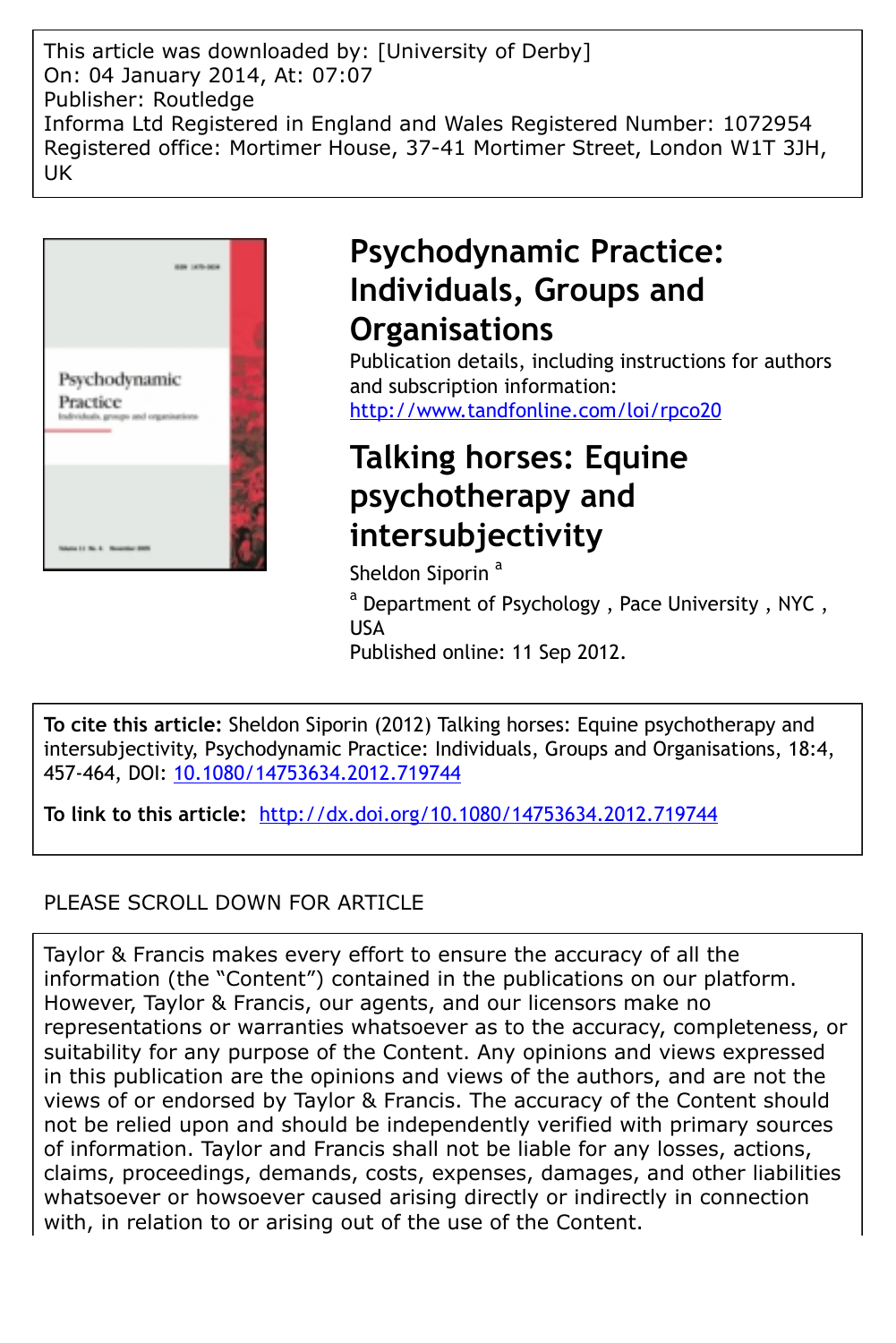This article may be used for research, teaching, and private study purposes. Any substantial or systematic reproduction, redistribution, reselling, loan, sublicensing, systematic supply, or distribution in any form to anyone is expressly forbidden. Terms & Conditions of access and use can be found at [http://](http://www.tandfonline.com/page/terms-and-conditions) [www.tandfonline.com/page/terms-and-conditions](http://www.tandfonline.com/page/terms-and-conditions)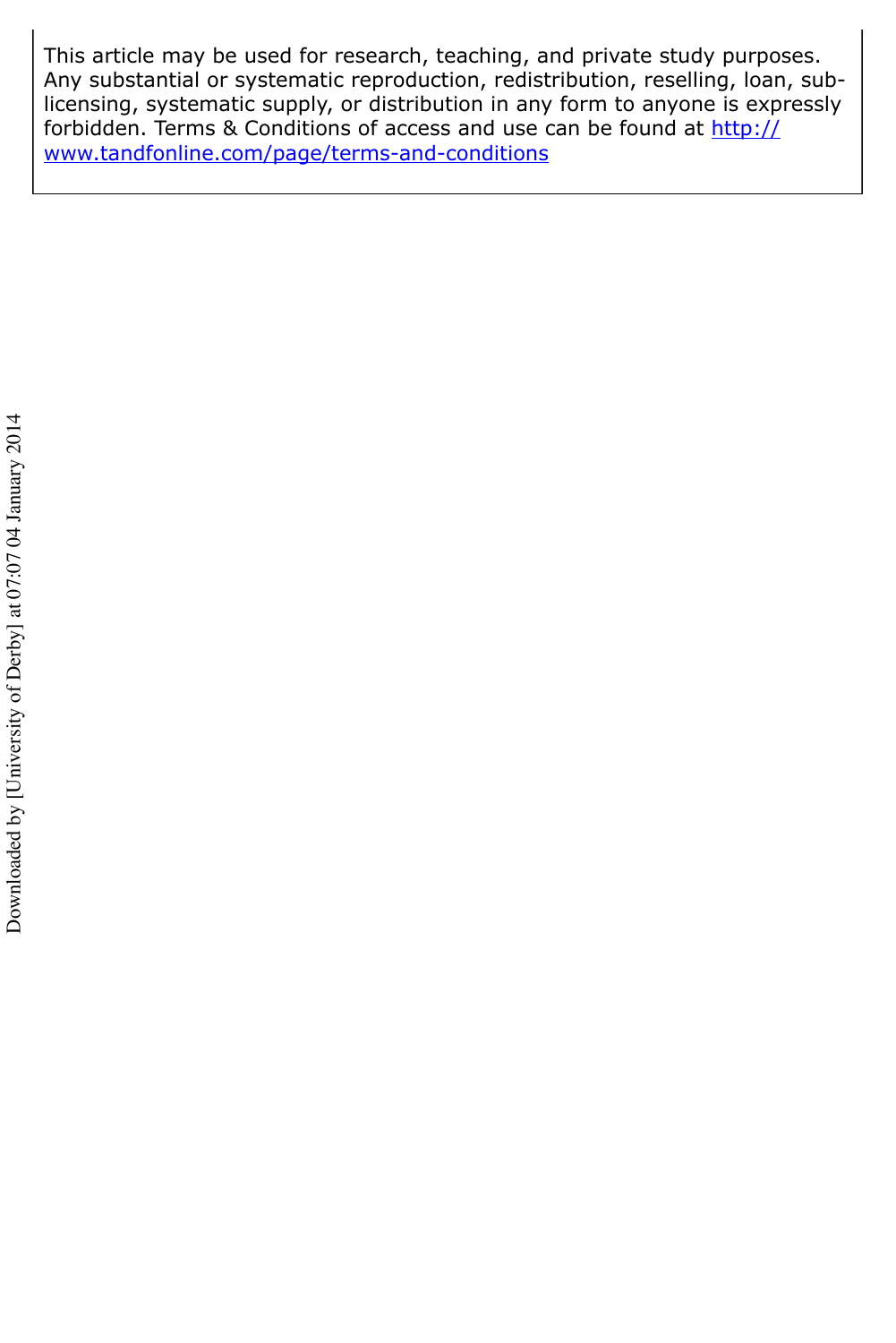### OPEN SPACE

### Talking horses: Equine psychotherapy and intersubjectivity

Sheldon Siporin\*

Department of Psychology, Pace University, NYC, USA

Afterwards, he says, they always embrace. The animal digs his sweaty brow into his cheek . . .and they stand in the dark for an hour . . . Like a necking couple. And of all nonsensical things, I keep thinking about the horse . . .

Equus (Shaffer, 1973)

In the play Equus, by Peter Shaffer, a teenage boy displays a pathological fascination with horses. A psychiatrist is consulted, and discovers that the horse embodies powerful religious and sexual signification for the boy, along with possible therapeutic effect. Even the psychiatrist has strong emotional responses towards the animal. While the treatment outcome in Equus is unclear, what is clear is that horses are potent psychological symbols.

Equus echoes Freud's well known case history of 'Little Hans'. Hans' father consulted Freud about his small son's fear of being bitten by a black stallion (Temperly, 2008). Freud believed that a wild horse was 'the totemistic representation of the dreaded father' (Freud, 1911, p. 257). Examining the boy's history, Freud concluded that Little Hans suffered from castration anxiety. Later, Freud cited the case as support for his theory of the Oedipal Complex. The horse was also a metaphor for the Id, ridden by the Ego (Freud, 1932).

But horses can be more than symbols or metaphors. These large but often surprisingly gentle animals have been actively used to facilitate treatment. Horse-assisted therapy is relatively recent, but began with therapeutic riding programmes in Germany during the 1960s (Mandrell, 2006; Mayberry, 1978, p. 192). Reportedly, the impetus for this was Liz Hartel of Denmark who, despite being afflicted with polio, continued to

<sup>\*</sup>Email: ssiporin@pace.edu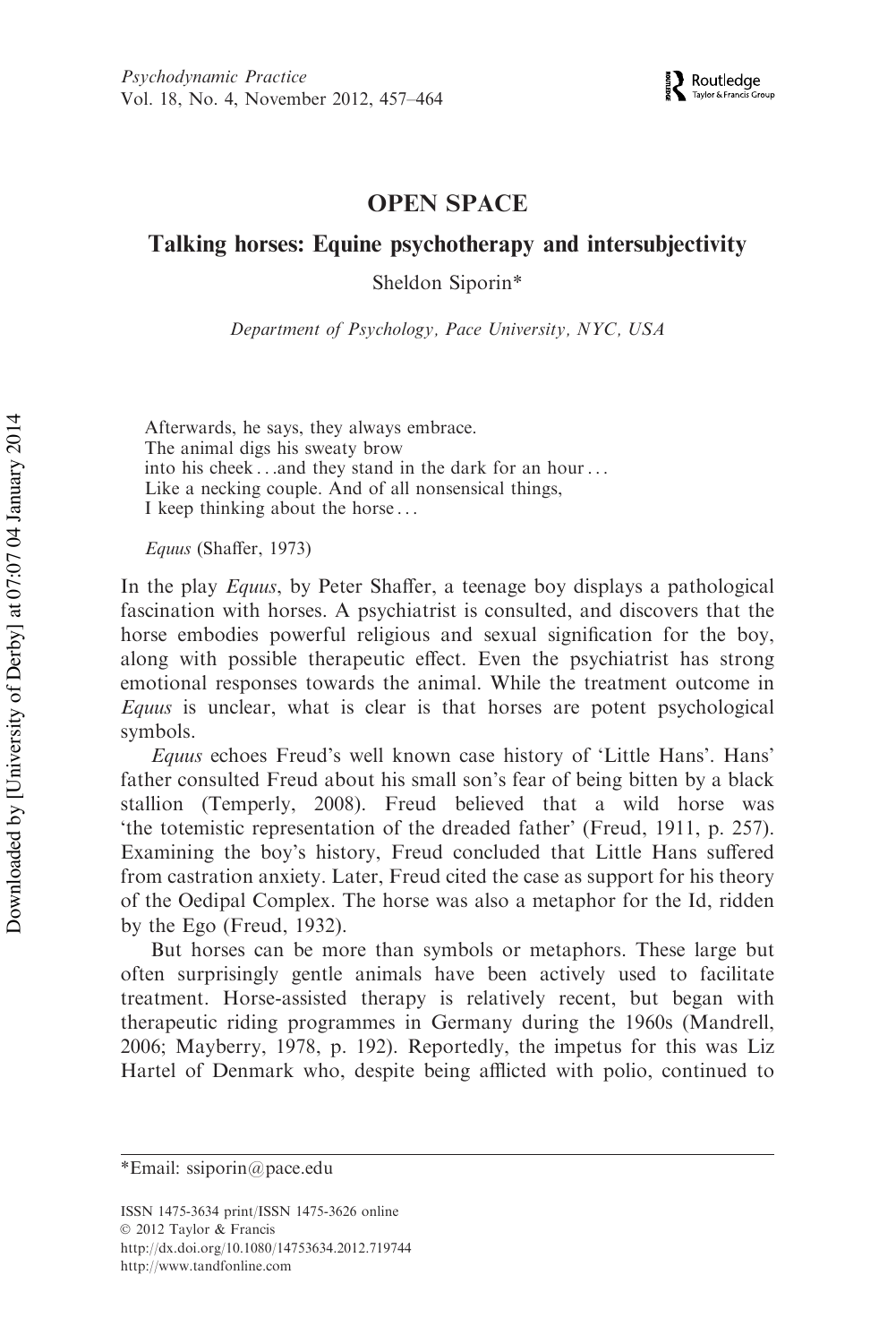work with horses, and won a medal in dressage at the 1943 Helsinki Olympic Games.

I first became aware of the horse's unusual sensitivity while observing autistic or developmentally disabled children in a therapeutic riding programme in Manhattan, New York City. While horses are commonly associated with rural areas, there are several riding centres in the New York metropolitan area that are home to therapeutic riding programmes (e.g. GALLOP, Seaside Therapeutic Riding and Equestria).

I noticed that some horses seemed to modify their behaviour when interacting with autistic or developmentally disabled children. Horses that exhibited stubbornness or willfulness became more docile in the presence of these children. I also experienced this personally. After observing a colleague vigorously pet the neck of a rambunctious grey mare, I timidly approached. Surprisingly, the mare, which had moved energetically towards my colleague and aggressively rubbed its head against her shoulder, stood quietly as I slowly walked near. She delicately nuzzled the hand I gently stretched out towards her. It was as if the horse sensed my trepidation and responded accordingly. On another occasion, I took a group of dual disordered clients (diagnosed with both chemical dependency and mental illness) to observe a therapeutic riding programme in Brooklyn, New York City. Although several of the clients were reluctant to go near a horse, those who did appeared emotionally uplifted.

Therapeutic riding focuses on physical rehabilitation. Even more intriguing is horse-assisted psychotherapy. Greg Kersten coined the term equine-assisted psychotherapy (EAP) after working in a prison where he reported positive behavioural changes among inmates who did simple grooming exercises with horses (Kakacek & Ottens, 2008). The EAP usually includes a licensed mental health specialist, an equine specialist and at least one horse (Trask, 2010). While EAP may include riding, often it merely involves ground interactions with horses. Afterwards, clients process their experiences with their human therapists (Kane, 2009).

While Freud did not use horses in his work, he was the first known practitioner of animal-assisted psychotherapy. Freud's pet chow, Jofi, was present at all of his therapy sessions and even signaled the end of each session by pawing at the door (Walsh, 2009, p. 493). Freud communicated comments and interpretations through Jofi, and patients would understand, and communicate back (Walsh, 2009, p. 493, citing Grinker, 1979. p. 9).<sup>1</sup> Freud felt that dogs and other animals may have a special ability to judge a person's character. Serpell (2006) noted that 'during the nineteenth century, pet animals became increasingly common features of mental institutions in England and elsewhere' (p. 17). A survey done by Rice, Brown, and Caldwell (1973) reported that 41% of American psychotherapists used animals or animal content in treatment.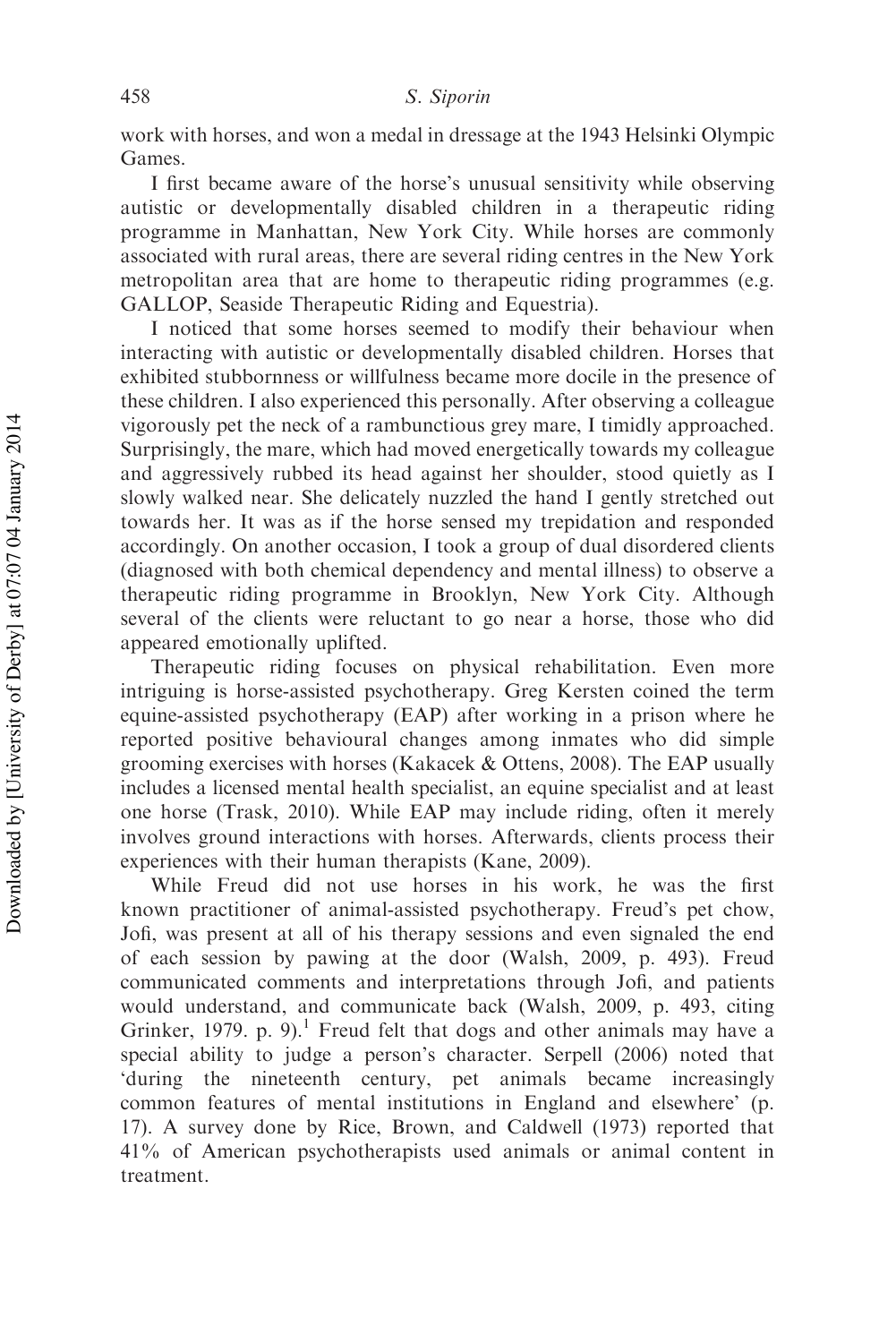#### Sensitivity of horses

As I discovered, horses are peculiarly intuitive, even as compared to dogs or cats. Dogs and cats are predators, but horses, despite their intimidating size, are prey and herd animals who flee when provoked. Thus, the horse has a certain vulnerability that 'stems from being a prey animal susceptible to the aggression of other animals' and because its thin legs 'causes it to be at risk for many types of injury' (Karol, 2007, p. 81). Evolution has therefore gifted horses with acute senses. This includes not only finely tuned hearing and olfaction, but visual attention to postural changes.<sup>2</sup> Horses are also highly responsive to tone of voice (Griffin, 2009).

#### Psychoanalytic theory

Equine and other animal-assisted psychotherapies lack clear theoretical foundations (Brown, 2004, citing Kidd & Kidd, 1987). One survey reported at least nine studies of EAP that showed statistically significant positive effects (Selby, 2009, unpublished). Given this, a theoretical frame seems desirable.

Psychodynamic psychotherapy is among the theoretical orientations that have successfully incorporated horses (Selby, 2009, unpublished). Metaphoric use of the animal and its behaviour may play a part in therapeutic use (Kakacek & Ottens, 2008). Karol, a psychodynamic clinician and Grand Prix level dressage rider, observed that, 'The inner world is expressed through the client's interaction with the horse' (Karol, 2007, p. 81). Still, EAP deserves a more explicit model.

#### Self psychology

Brown (2004) used Kohutian theory to explain the human–animal bond. She posited that a companion dog might serve as a Kohutian 'self object' to a lonely or distressed person. A self-object provides crucial self-validation and emotional affirmation. Brown felt that a person may perceive a dog as providing such validation due to its attentiveness and unconditional acceptance. Thus,

when separated from the animal, the person feels a sense of emptiness, depression or disintegration until re-united with the animal (Brown, 2004, p. 70).

Clearly, a pet dog's ongoing presence can be comforting and affirming to the bereft or isolated. However, a therapy horse is seen for only an hour or so weekly, although the experience may linger in the imagination. Its absence would not normally cause a client to feel emptiness or disintegration. Further, unlike a pet dog, a therapy horse, due to its own sensitivity,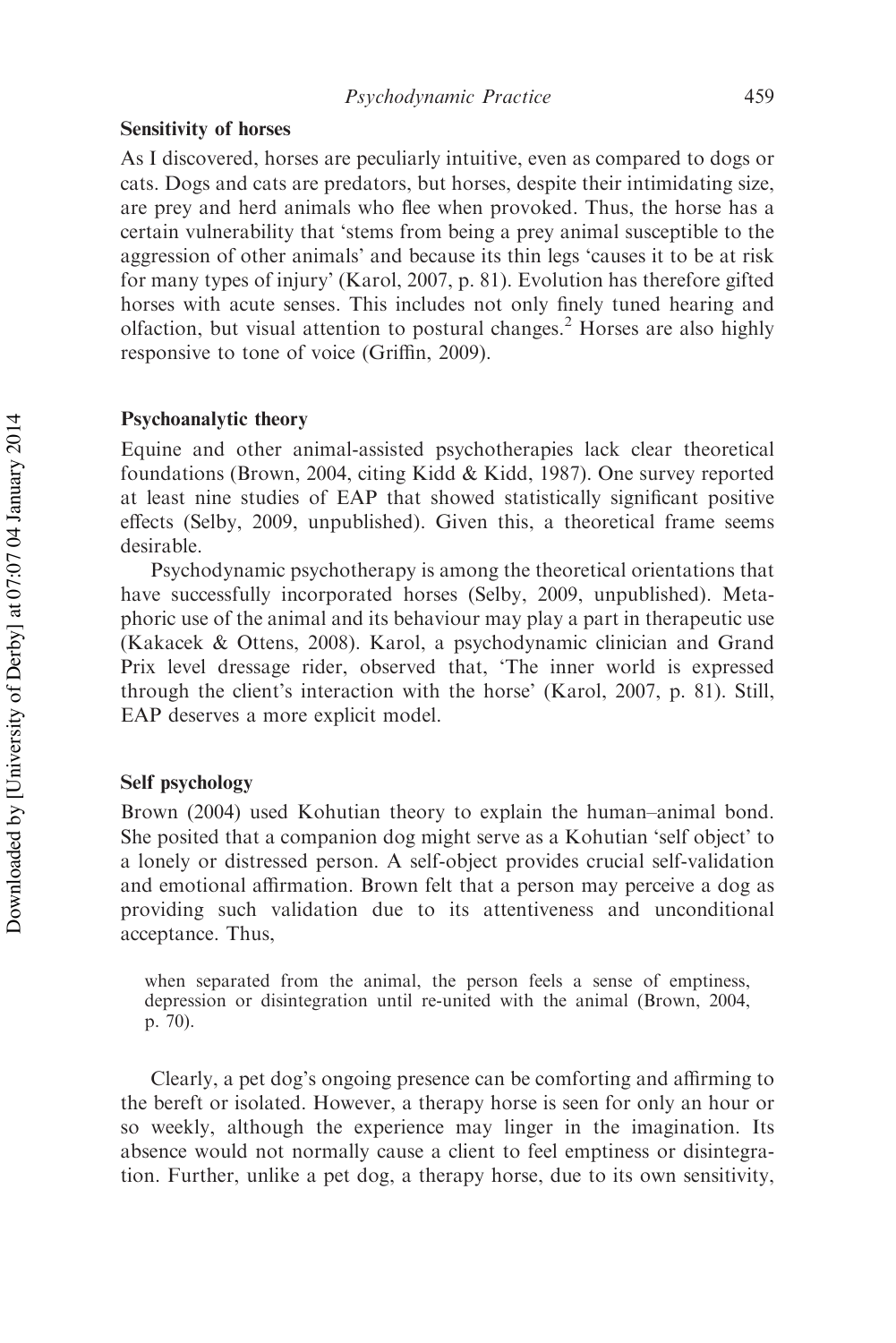may not always provide unconditional acceptance. Something more is needed to explain the healing effects of EAP.

#### Attachment theory

Garrity, Stallones, Marx, and Johnson (1989) and Sable (1995) invoked attachment theory as a possible model for human–animal bonding. Attachment theory derived from work with institutionalised children. These children displayed ill effects from poor care and from lack of appropriate mothering (Bowlby, 1969). Attachment theory presumes that caregivers act as a trustworthy, 'secure base' from which 'the child or adolescent can make sorties into the outside world and return knowing for sure he will be welcomed' (Bowlby, 1988, p. 11). Analogous to baby monkeys, who cling to their mothers for comfort when frightened, human infants likewise need reassurance. Absent such reassurance, the infant becomes insecure and unsure of its safety in the world and within itself.

Clients in psychotherapy often suffer from early attachment disturbance and poor empathic development. As an adult, an infant with a poor attachment history may unconsciously exude 'distrust and evasion' with other adults, and even in a therapeutic relationship (Bowlby, 1969; see also, Lamb, Thompson, Gardner, Charnov, & Estes, 1984). Sensitive, empathic response by the therapist may build trust, provide reassurance and help 'heal' the insecure adult's attachment deficit. Similarly, a friendly therapy horse can serve as a supplemental attachment figure. The sheer solidity of a 2000 pound but trustworthy animal can provide palpable reassurance unmatched by any human.

Still, psychotherapy entails more than reassurance and empathic response (Kohut, 1984). The therapy horse is more than just an extra-large teddy bear or transitional object. As a flight animal faced with a human client/predator, the horse has its own concerns and emotions, which the client must attune to. The client's relationship with a therapy horse is not one-sided but demands mutual trust and reciprocal interaction.

#### Intersubjectivity

Stolorow (1992) posited that infants do not develop alone but through intersubjective sharing or 'interaction sequences of shared involvement in a reciprocal exchange' (Loots, Devisé, & Sermijn, 2003, p. 405). 'When mother and baby attune to each other's needs, empathy develops. A similar process occurs in analysis as well, except that both patient and therapist regress in the service of therapy' (Kestenberg & Buelte, 1977, p. 344).

Communication between client and therapy horse likewise involves primitive, albeit nonverbal, trust-building interactions reminiscent of infantmother intersubjectivity.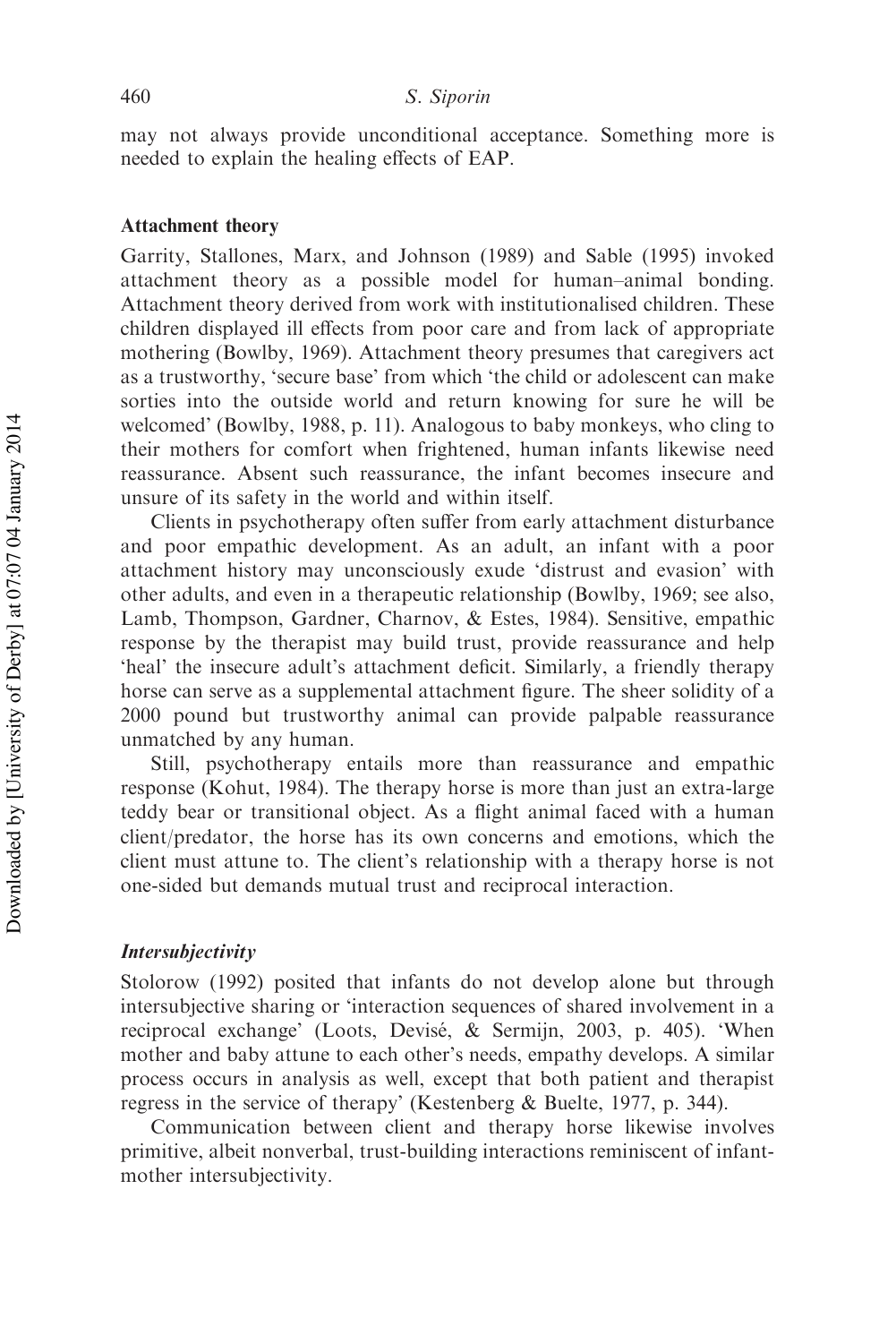The language of the horse operates through the body ... Because humans cannot convey intentions to horses through spoken language, they too must use their bodies to generate a communication style to which the horse can respond (Brandt, 2004, p. 301).

This nonverbal human–horse dialogue may occur without awareness and be unconsciously motivated. Similar exchanges also occur during psychotherapy. While psychodynamic therapy is a 'talking cure', 'The most important information is often conveyed nonverbally' (Hayes & Cruz, 2006, p. 287). Bowlby (1988) observed that

During the earliest years of our lives. . . emotional expression and its reception are the only means of communication we have . . . (p. 156)

#### Pre-verbal reciprocity

Beebe, Knobluch, Rustin, and Sorter (2005) analysed gestural behaviour, body orientation, visual attention and facial expressiveness between 3 to 4 month old pre-verbal infants and their mothers. They observed reciprocal interactions and turn-taking behaviour, including 'similarity or symmetry in behaviour' (Beebe et al., 2005, p. 322). An infant's nonverbal emotional expression consists of 'intensity, timing and shape', which translates into rhythmic patterns, vocal tones and behavioural forcefulness (Hart, 2010, pp. 50–51). Such modalities transform into 'vital effects' or kinesthetic qualities (e.g. 'surging, bursting, explosive') that are precursors to empathy (Hart, 2010, pp. 50–51). Notably, horses also display such 'vital effects'. For example, a horse's hoof stomping, nostril flaring or percussive snorting has emotional significance. Studies of older deaf children and their mothers also illustrate nonverbal communication.

Deaf mothers of deaf children assign intentions more to nonverbal behaviours with more pronounced nonverbal reactions, such as more body language, gesture, positive facial expression and smiling (Koester, Papousek, & Smith-Gray, p. 55).

Nonverbal communication is critical to child–caregiver interactions and to emotional development. It remains significant in the therapist–client relationship, whether conscious or not.

Gestural and body language, implicit in therapist-client relations, is explicit in human–horse communication. It urges expansion of client awareness and may evoke early parent–infant interaction patterns. Thus, with the human therapist's careful guidance and interpretation, EAP may promote emotional healing and empathic growth. Perhaps a psychotherapist observing EAP may even learn a thing or two about nonverbal interaction.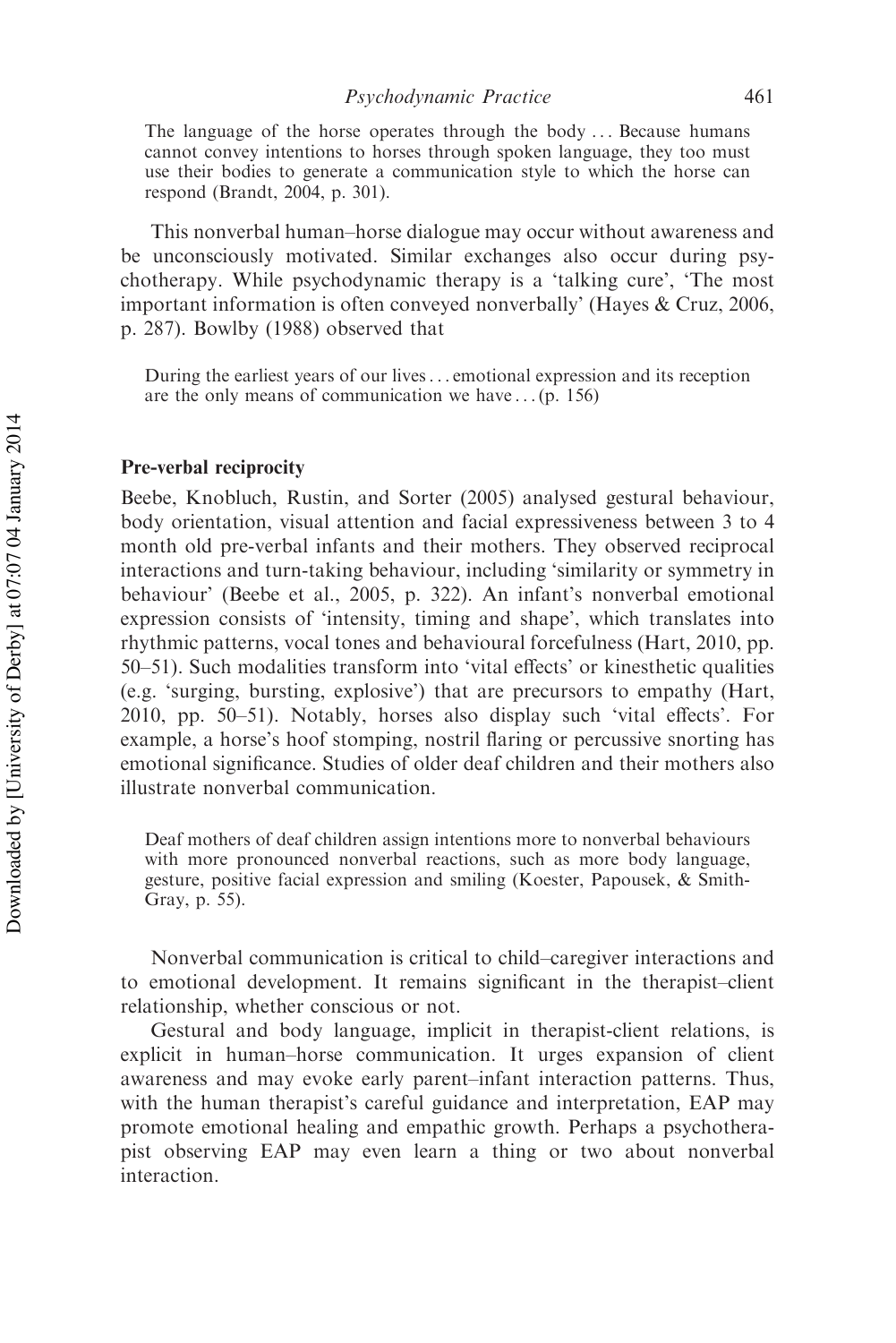#### **Notes**

1. Grinker reported that:

In the therapy sessions, Freud's Chinese chow, Jofi, would sit alongside the couch. Whenever Jofi became restless, Freud would end the session early, so Grinker learned to bring treats for the dog in order to get his full time. Freud frequently offered comments and interpretations through his dog. When Jofi would get up and scratch at the door to be let out, Freud would say, Jofi doesn't approve of what you're saying. When the dog scratched at the door to be let back in, Freud would playfully say, Jofi wants to give you another chance. Grinker added, Once when I was emoting with a great deal of vigor, the dog jumped on top of me, and Freud said, 'You see, Jofi is so excited that you've been able to discover the source of your anxiety!

2. An often cited example was the odd case of 'Clever Hans', a horse purportedly trained to do calculations. Asked a question (e.g. 'what is the date of the following Friday?') Hans reportedly gave the correct answer by tapping his hoof. Researchers later discovered that the questioner's posture and facial expression changed as the horse's taps approached the right answer. Hans apparently used this cue to stop tapping. See Pfungst (1911). Clever Hans (The horse of Mr. von Osten): A contribution to experimental animal and human psychology (C. L. Rahn, Trans.). New York, NY: Henry Holt (Originally published in German, 1907).

#### Notes on contributor

The author has worked with seriously mentally ill and with chemically addicted clients. He is currently an Adjunct Assistant Professor in Psychology at Pace University, New York, NY, USA. At present, his favourite riding companion is a horse named Flash.

#### References

- Beebe, B., Knobluch, S., Rustin, J., & Sorter, S. (2005). Infant research and adult treatment. New York, NY: Other Press.
- Bowlby, J. (1969). Attachment and loss (Vol. 1). New York, NY: Basic Books.
- Bowlby, J. (1988). A secure base: Parent–child attachment and healthy human development. New York, NY: Basic Books.
- Brandt, K. (2004). A language of their own: An interactionist approach to human– horse communication. Society & Animals, 12, 299-316.
- Brown, S. (2004). The human–animal bond and self psychology: Toward a new understanding. Society & Animals, 12, 67–86.
- Freud, S. (1911). Interpretation of dreams (3rd ed.) (A.A. Brill, Trans.). Vienna: s.n.
- Freud, S. (1932). New introductory lectures on psychoanalysis. New York, NY: Penguin.
- Garrity, T.F., Stallones, L., Marx, M.B., & Johnson, T.P. (1989). Pet ownership and attachment as supportive factors in the health of the elderly. Anthrozoos, 3, 35– 44.
- Griffin, A. (2009). Horse hearing. Retrieved from [http://www.extension.org/pages/](http://www.extension.org/pages/11209/horse-hearing) [11209/horse-hearing](http://www.extension.org/pages/11209/horse-hearing).
- Grinker, R.R.Sr. (1979). Fifty years in psychiatry: A living history. Springfield, IL: Charles C. Thomas.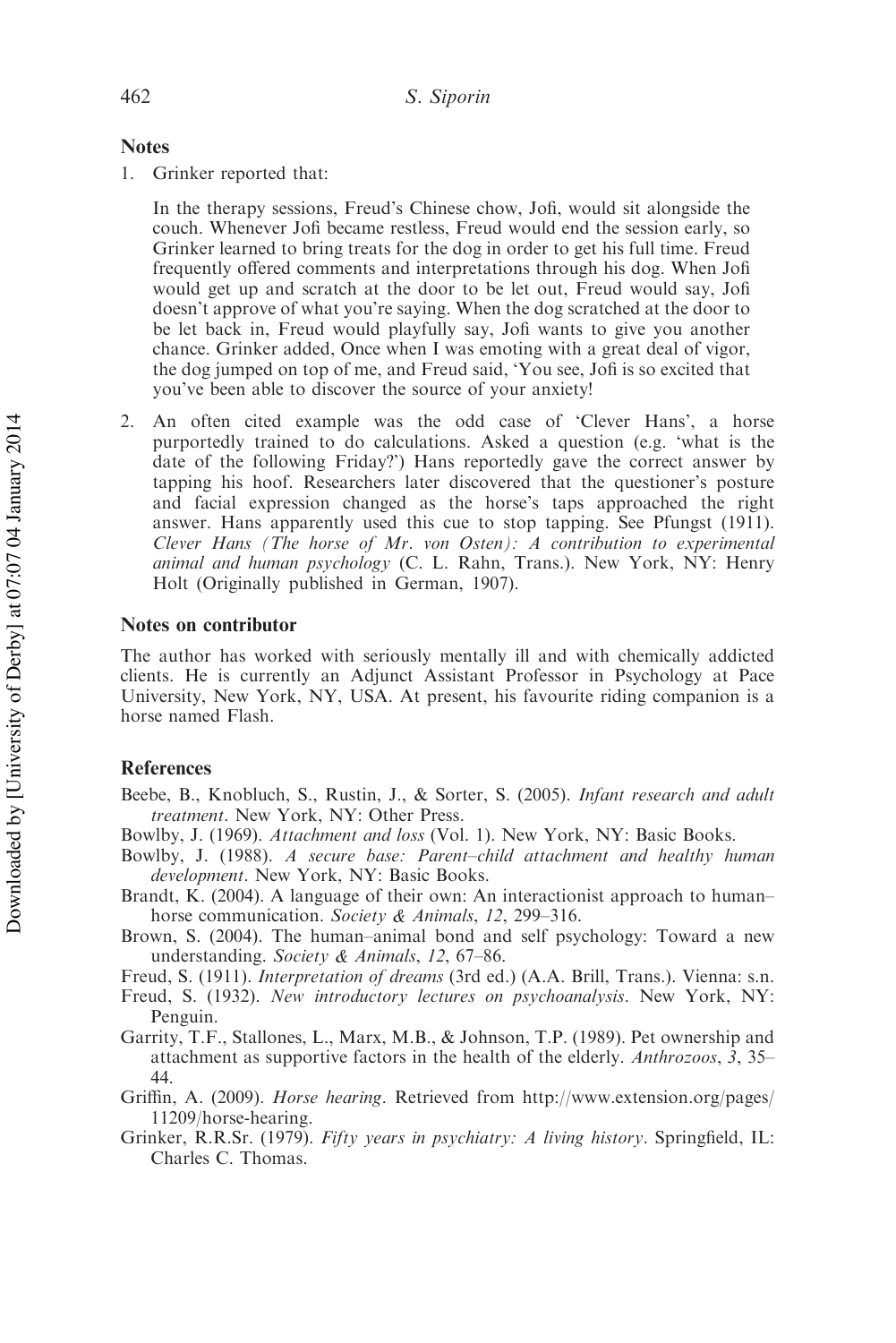- Hart, S. (2010). The impact of attachment. New York, NY: W.W. Norton & Co.
- Hayes, J.A., & Cruz, J.M. (2006). On leading a horse to water: Therapist insight, countertransference, and client insight. In L. Castonguay & C. Hill (Eds.), Insight in psychotherapy (pp. 279–292). Washington, DC: American Psychological Association.
- Kakacek, S.I., & Ottens, A.J. (2008). An arena for success: Exploring equine assisted psychotherapy. Michigan Journal of Counseling, 35(1), 14–21.
- Kane, S. (2009). What is equine assisted therapy? Elements of Behavioral Health. Retrieved from [http://www.elementsbehavioralhealth.com/addiction-treatment/](http://www.elementsbehavioralhealth.com/addiction-treatment/what-is-equine-assisted-therapy/) [what-is-equine-assisted-therapy/](http://www.elementsbehavioralhealth.com/addiction-treatment/what-is-equine-assisted-therapy/)
- Karol, J. (2007). Applying a traditional individual psychotherapy model to equinefacilitated psychotherapy (EFP): Theory and Method. Clinical Child Psychology and Psychiatry, 12, 77–90.
- Kidd, A.H., & Kidd, R.M. (1987). Seeking a theory of the human/companion animal bond. Anthrozoös, 1, 140-157.
- Kersten, G. (2010). Equine assisted therapy explained. Retrieved from [http://www.](http://www.eqgroup.com/library/eagala1.htm) [eqgroup.com/library/eagala1.htm](http://www.eqgroup.com/library/eagala1.htm)
- Kestenberg, J.S., & Buelte, A. (1977). Prevention, infant therapy, and the treatment of adults. 1. Toward understanding mutuality. International Journal of Psychoanalytic Psychotherapy, 6, 339–367.
- Koester, L., Papousek, H., & Smith-Gray, S. (2000). Intuitive parenting, communication, and interaction with deaf infants. In P. Spencer, C. Erting, & M. Marschark (Eds.), The deaf child in the family and at school. Essays in honor of Kathryn P. Meadow-Orlans (pp. 55–71). Mahwah, NJ: Erlbaum.
- Kohut, H. (1984). How does analysis cure? Chicago: University of Chicago Press.
- Lamb, M.E., Thompson, R.A., Gardner, W.P., Charnov, E.L., & Estes, D. (1984). Security of infantile attachment as assessed in the 'strange situation': Its study and biological interpretation. The Behavioral and Brain Sciences, 7, 127–171.
- Loots, G., Devisé, I., & Sermijn, J. (2003). The interaction between mothers and their visually impaired infants: An intersubjective developmental perspective. Journal of Visual Impairment and Blindness, 97, 403–417.
- Mandrell, P.J. (2006). Why horses? Introduction to equine assisted psychotherapy. Longwood, FL: Xulon Press.
- Mayberry, R.P. (1978). The mystique of the horse is strong medicine. Rehabilitation Literature, 39, 192–196.
- Pfungst, O. (1911). Clever Hans (The horse of Mr. von Osten): A contribution to experimental animal and human psychology (C. L. Rahn, Trans.). New York, NY: Henry Holt.
- Rice, S., Brown, I., & Caldwell, H. (1973). Animals and psychotherapy: A survey. Journal of Community Psychology, 1, 323–326.
- Sable, P. (1995). Pets, attachment, and well-being across the life cycle. Social Work, 40, 334–341.
- Selby, A. (2009). A systematic review of the effects of psychotherapy involving Equines (master's thesis, University of Texas at Arlington, USA). Retrieved from http://dspace.uta.edu/bitstream/handle/10106/1695/Selby\_uta\_2502M\_10248.pdf?  $sequence = 1$
- Serpell, J.A. (2006). Animal companions and human well being: An exploration of the value of human and animal relationships. In A. Fine (Ed.), Handbook of animal assisted therapy. Theoretical foundations and guidelines for practice (pp. 17–32). San Diego, CA: Academic Press.
- Shaffer, P. (1973). Equus. Hammondsworth: Penguin.